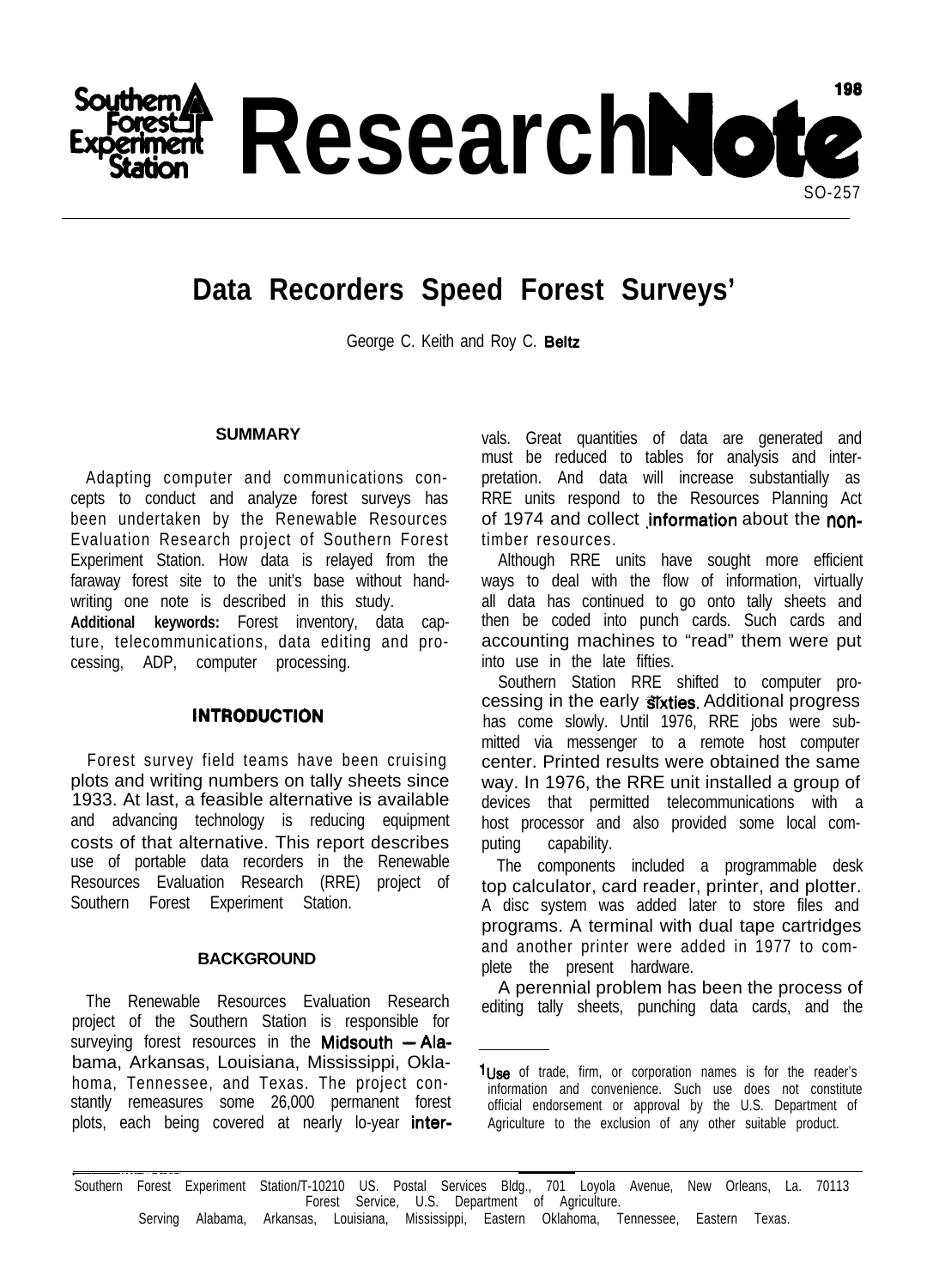screening for errors introduced by the field cruisers, by misinterpretation of handwritten codes, or by keypunching mistakes. These tally sheets go wherever the plots are, and are exposed to water and insects. All these factors detract from the fidelity and integrity of the resource information.

RRE has investigated several alternatives to tally sheets. Tape recorders and portable card punchers were tried and discarded. The development of data recorders, digital entry models with tape transport, and the solid state memory units led to RRE experiments with the  $MSI/77$  data recorder in 1978. This unit passed tests and adaptations. About half of Southern Station RRE plot information is entered in recorders carried by staff members in the woods and is transmitted via telephone to base facilities in New Orleans.

Data recorders were designed for special inventory needs of supermarkets and warehouses where stock numbers and quantities comprise no more than 12 digits. But RRE researchers operate in terms of **80-column** tally sheets, a holdover from days when data was synonymous with punch cards. Experienced cruisers are accustomed to the sheets and can tell at a glance if they have completed all the required items. This posed the problem of how to squeeze the 80-column format into the 12 characters displayed on the data recorder.

The Southern Station RRE answer was to use subscripting. The concept of subscripting variables and recording 1 per record is the key to using the small display for expansive records.

Cruisers normally record their information in numerical form by using codes for items such as crown class, species, and log grade. Through constant use, these codes become second nature to the cruisers. At the present time the number of items recorded on a sample tree ranges from 8 to 34, depending upon the size and quality of the tree. To use data recorders, cruisers must additionally, 1) memorize the subscripts for the 34 items, and 2) record information in a systematic or checklist fashion to ensure notation of ail required items.

Utilizing the checklist, which was developed after observing experienced crews operate in the field, the procedure change from tally sheets to data recorders was minimized.

Basically, the routine requires a cruiser, first, to account for all previously tallied trees, one at a

time, recording an initial set (A) of information on each of them. Next, A must be entered for all new trees. Recorded data eventually arrives in a long character string with identifiers or signposts for state, county, plot, and sample point. Several trees are commonly recorded at each point so set A is identified by a signpost record denoting point and tree. (FF1 01 for point 1 tree 1). All subsequent data up to the next signpost belong to set A of point 1 tree 1.

When set A is completed for the first tree, a second signpost denotes the next tree (FF102). Once all trees have set A completed, signpost (FF101) is used again to denote the set B of tree 1 on point 1. Set B is then completed for all trees. The 34 subscripts provide unique reference to each item between signposts and are recorded as field entries. Each record, like the signpost, is a B-digit number including a P-digit code for the subscript and a 3-digit code for the variable. Each entry will automatically be followed by the delimeter " + ". A typical example of **point** tree information after being recorded and transmitted will appear as:

## FFl 01 + 50144 + 51010 + 53001 + 55011 +  $FF102 + 50030 + 51001 + ...$

In this case, FF101, which is point 1 tree 1, is followed by the field entry  $50144 +$  (which includes-the P-digit subscript), 50 referring to the variable "**azimuth"** with a 3-digit value of 144, the " + " denotes the end of the short record and will be automatically inserted after each field entry item when transmitting the data. Subsequent entries of 51010, 53001, and 55011 are included in point 1 tree 1.

FF102 then follows. This signifies point 1 tree 2. It identifies the next tree within the point and is followed by its respective subscripted variables. Zeroing of subscripted variables with null fields is not required. Thus, record length may vary from 1 entry to more than 80 characters: and one may dispense with the magic "80 columns". Actually, the subscripting of variables between signposts could allow random order data entry, if cruisers could remember which items have been entered or not entered.

Although some drawbacks are evident, they are eclipsed by the advantages. Most losses in efficiency stem from the inability to deal with more

Keith is a computer programmer and **Beltz is a research forester** and project leader, Southern Forest Experiment Station, Forest Service - USDA, New Orleans, Louisiana.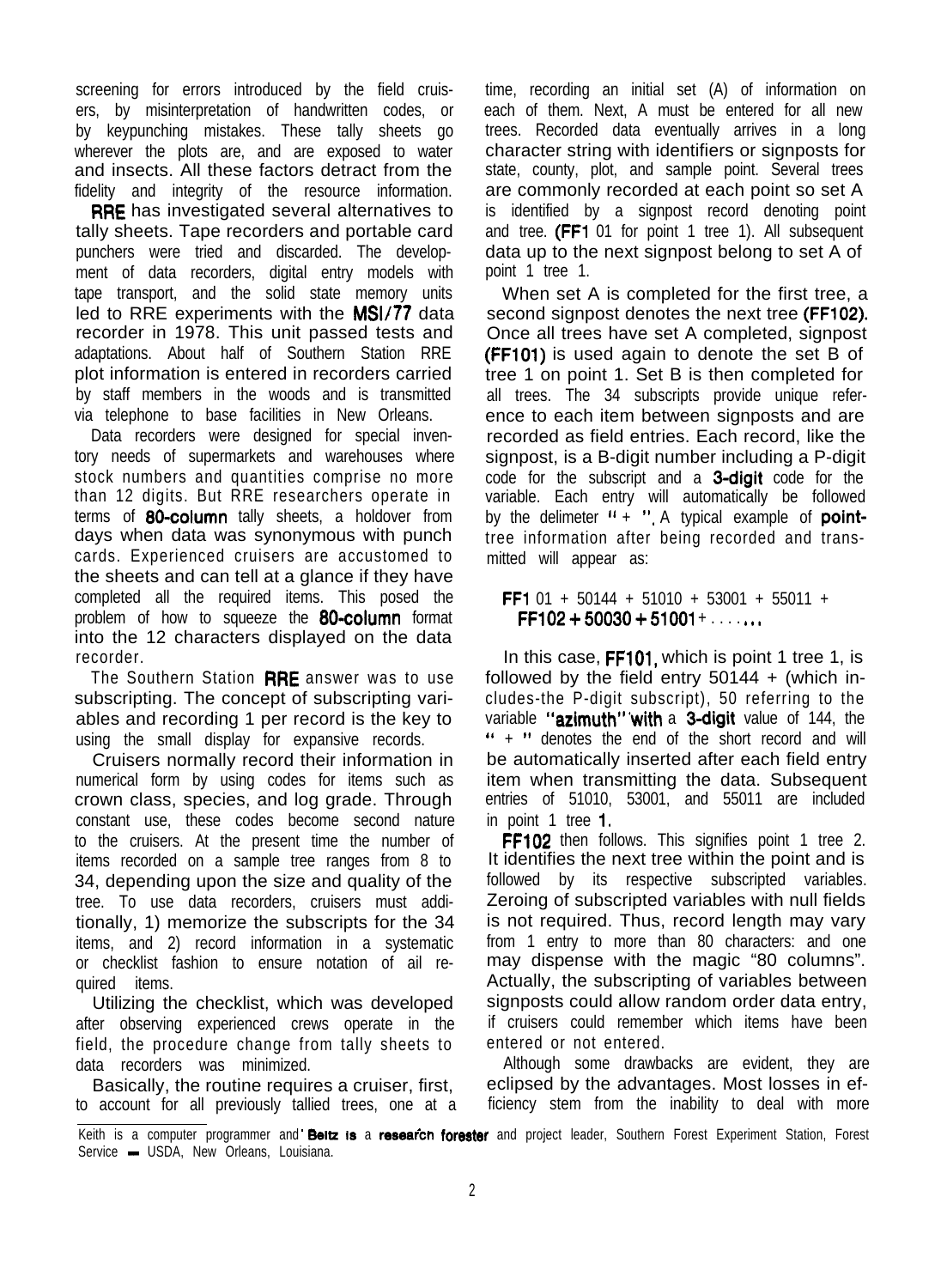than one tree at a time. Adjacent trees may be tallied simultaneously under the old scheme. Heights are measured by hysometer used at a known distance from the tree. Thus, adjacent trees can be "shot" from the same point. Eliminating this flexibility causes some consternation for the cruisers, but we expect several benefits to accrue. One benefit is removal of the tendency for cruisers recording two trees at one time to get the observations swapped.

An advantage is that the use of a checklist makes it easier to train new cruisers and tends to reduce omissions of required items. Cruisers benefit by having prompt feedback on their recording errors. In this way, errors may be corrected before they become habitual. Some cruisers claim that data entry is faster and easier with the data recorder than with the tally sheet.

On the computing side, the advantages are much more concrete and drawbacks are few. Visual editing of tally sheets and key punching are eliminated. So are the additional errors they introduce. Checking a plot's data as it is received can be automated, as can progress reports and a host of other reports. With tally sheets and card punching, one month could lapse between plot measurement and an editing report to the cruiser. With data recorders, it is possible to complete the editing in a few minutes. In practice this can be accomplished overnight.

The data recorders currently used have a 16,000-character memory capacity. This will ordinarily hold plot data measured over 3 to 4 days. Storing much larger data sets in recorders is technically feasible. In remote locations, up to 3 weeks of information could be stored before transmission. In general however, the risk of losing data sets through physical abuse of the recorder must be weighed against the price of a phone call. Recorders can be damaged by physical abuse such as dropping and by immersion in water. In addition, storing data for extensive periods defeats the advantages of quicker response to field errors. Southern Station personnel prefer to transmit information when the recorders are two-thirds to three-quarters full. This allows a buffer, so that, if transmission is impossible, the cruiser can enter more data and transmit later.

Efforts are aimed at minimizing risk of information loss. To date, transmission of information has suffered little difficulty. Two units did not work when received initially, but were promptly repaired. One failure has occurred, but no information was lost. The greatest risk will come from dropping,

immersion, or other abuse of the recorders. This risk is minimized by having conscientious personnel and by regarding data' recorder? as an advantage  $-$  not a burden.

A small acoustic coupler, compatible with the Bell 202S modem, quickly and easily upgrades the data recorder to a portable data terminal. Data is transmitted over the public-switched network at a transmission speed of 1200 bps (bits per second). Transmission mode is asynchronous using a half duplex protocol.

Communications to date have been excellent with data transmitted daily to headquarters from any of seven States. Data integrity is insured by sending two sets of data, which are received on separate tape drives. A comparing feature of the HP2645 CRT terminal then insures that no characters have been altered during transmission by checking character against character, one drive against the other. Transmission errors are few and easily corrected.

After the coded data is received and the tape cartridges are edited on the CRT, it is logged according to field crew leaders and stored on hard disc cartridges. Data is then edited by the project's HP9830 computer system using unique codes in respect to plot, point, and tree variables. At this point, card images are generated to serve as input to the project's standard editing program which checks field data for logical errors. Cruiser errors are then detected and-quickly sent back to the field crew leaders. This procedure not only helps to correct recent errors but also alerts cruisers to potentially recurrent errors in successive plots. An interactive program developed for use with the HP9830 system allows the CRT to update disc records easily at any stage of the data set, (including the original coded data file or the card image file). After edits are completed, the final version of the card image file is transmitted to the project's host processor, a UNIVAC 1108, which processes the balance of the computer workload.

Although operations run smoothly under the present arrangements, RRE intends to upgrade the present data acquisition system. The latest MSI models sell for one-third less than our models, possess the ability of partitioning memory into distinct sections or pages, and will soon be offered with LCD (liquid crystal display), which is much easier to see in the sunlight. Further communications capability will improve to the point where error-checking mechanisms are built into the communications protocol. This will allow data recorder transmissions to be automatically received and